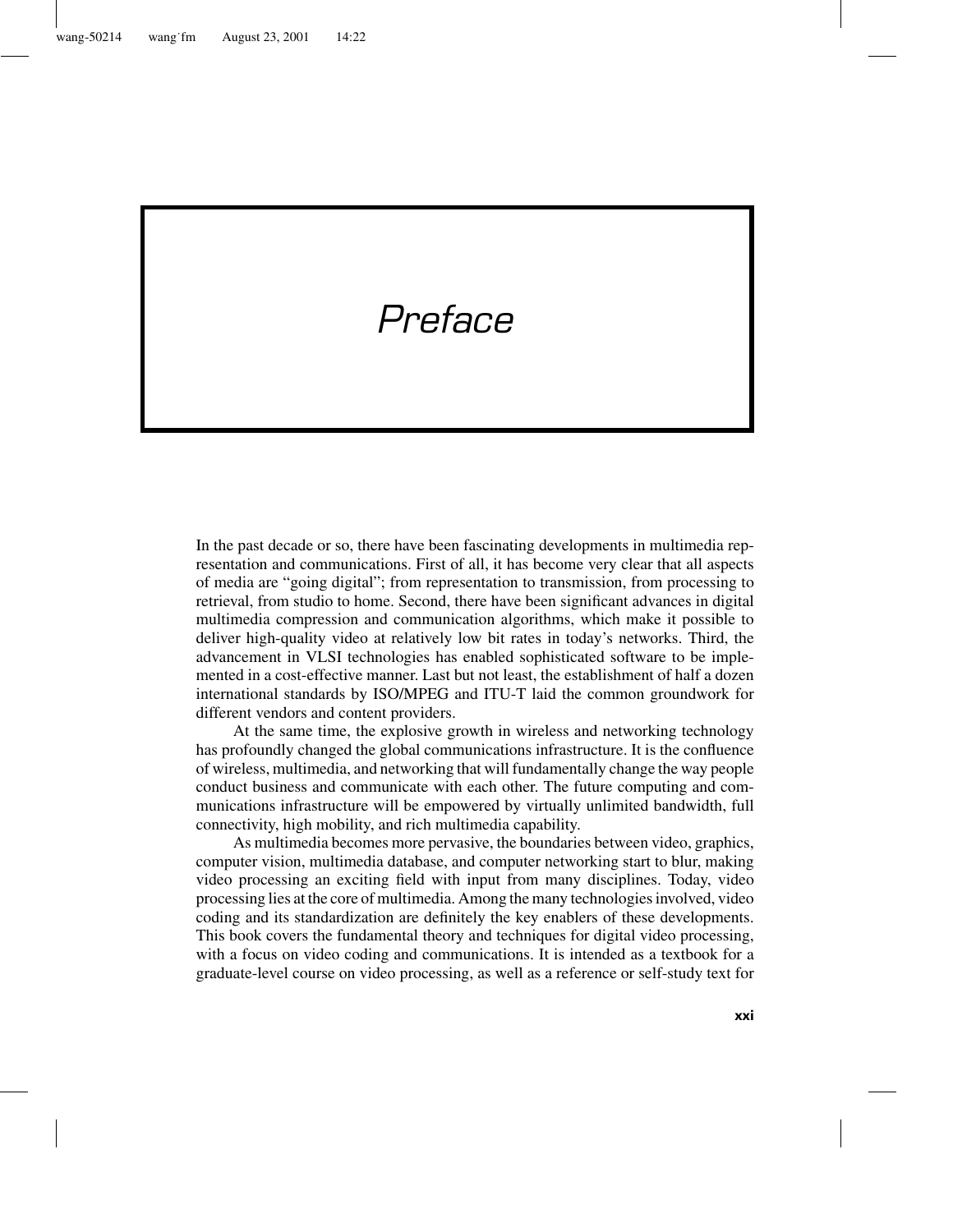researchers and engineers. In selecting the topics to cover, we have tried to achieve a balance between providing a solid theoretical foundation and presenting complex system issues in real video systems.

#### **SYNOPSIS**

Chapter 1 gives a broad overview of video technology, from analog color TV system to digital video. Chapter 2 delineates the analytical framework for video analysis in the frequency domain, and describes characteristics of the human visual system. Chapters 3–12 focus on several very important sub-topics in digital video technology. Chapters 3 and 4 consider how a continuous-space video signal can be sampled to retain the maximum perceivable information within the affordable data rate, and how video can be converted from one format to another. Chapter 5 presents models for the various components involved in forming a video signal, including the camera, the illumination source, the imaged objects and the scene composition. Models for the three-dimensional (3-D) motions of the camera and objects, as well as their projections onto the two-dimensional (2-D) image plane, are discussed at length, because these models are the foundation for developing motion estimation algorithms, which are the subjects of Chapters 6 and 7. Chapter 6 focuses on 2-D motion estimation, which is a critical component in modern video coders. It is also a necessary preprocessing step for 3-D motion estimation. We provide both the fundamental principles governing 2-D motion estimation, and practical algorithms based on different 2-D motion representations. Chapter 7 considers 3-D motion estimation, which is required for various computer vision applications, and can also help improve the efficiency of video coding.

Chapters 8–11 are devoted to the subject of video coding. Chapter 8 introduces the fundamental theory and techniques for source coding, including information theory bounds for both lossless and lossy coding, binary encoding methods, and scalar and vector quantization. Chapter 9 focuses on waveform-based methods (including transform and predictive coding), and introduces the block-based hybrid coding framework, which is the core of all international video coding standards. Chapter 10 discusses content-dependent coding, which has the potential of achieving extremely high compression ratios by making use of knowledge of scene content. Chapter 11 presents scalable coding methods, which are well-suited for video streaming and broadcasting applications, where the intended recipients have varying network connections and computing powers. Chapter 12 introduces stereoscopic and multiview video processing techniques, including disparity estimation and coding of such sequences.

Chapters 13–15 cover system-level issues in video communications. Chapter 13 introduces the H.261, H.263, MPEG-1, MPEG-2, and MPEG-4 standards for video coding, comparing their intended applications and relative performance. These standards integrate many of the coding techniques discussed in Chapters 8–11. The MPEG-7 standard for multimedia content description is also briefly described. Chapter 14 reviews techniques for combating transmission errors in video communication systems, and also describes the requirements of different video applications, and the characteristics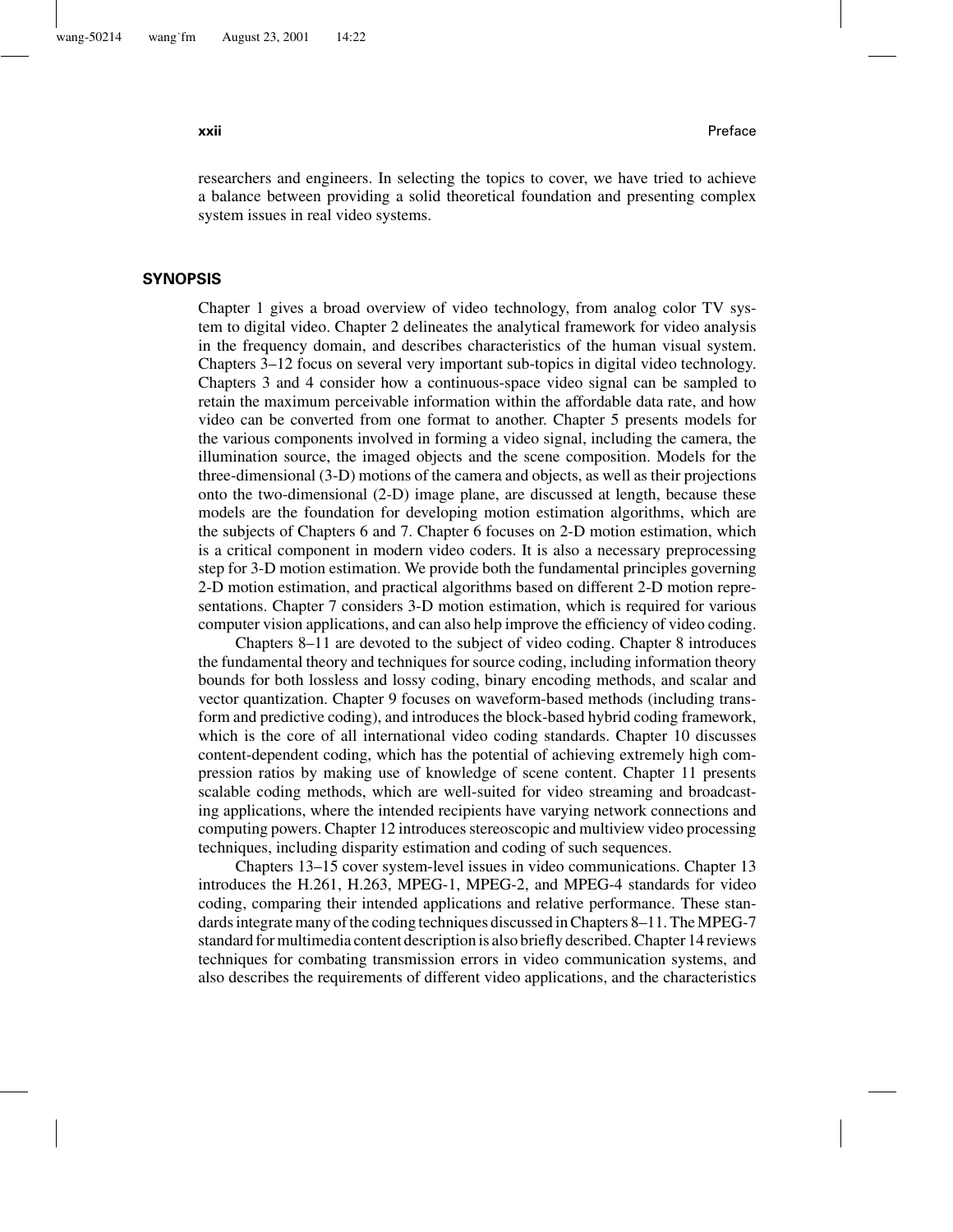#### Preface **xxiii**

of various networks. As an example of a practical video communication system, we end the text with a chapter devoted to video streaming over the Internet and wireless network. Chapter 15 discusses the requirements and representative solutions for the major subcomponents of a streaming system.

## **SUGGESTED USE FOR INSTRUCTION AND SELF-STUDY**

As prerequisites, students are assumed to have finished undergraduate courses in signals and systems, communications, probability, and preferably a course in image processing. For a one-semester course focusing on video coding and communications, we recommend covering the two beginning chapters, followed by video modeling (Chapter 5), 2-D motion estimation (Chapter 6), video coding (Chapters 8–11), standards (Chapter 13), error control (Chapter 14) and video streaming systems (Chapter 15). On the other hand, for a course on general video processing, the first nine chapters, including the introduction (Chapter 1), frequency domain analysis (Chapter 2), sampling and sampling rate conversion (Chapters 3 and 4), video modeling (Chapter 5), motion estimation (Chapters 6 and 7), and basic video coding techniques (Chapters 8 and 9), plus selected topics from Chapters 10–13 (content-dependent coding, scalable coding, stereo, and video coding standards) may be appropriate. In either case, Chapter 8 may be skipped or only briefly reviewed if the students have finished a prior course on source coding. Chapters 7 (3-D motion estimation), 10 (content-dependent coding), 11 (scalable coding), 12 (stereo), 14 (error-control), and 15 (video streaming) may also be left for an advanced course in video, after covering the other chapters in a first course in video. In all cases, sections denoted by asterisks (\*) may be skipped or left for further exploration by advanced students.

Problems are provided at the end of Chapters 1–14 for self-study or as homework assignments for classroom use. Appendix D gives answers to selected problems. The website for this book (www.prenhall.com/wang) provides MATLAB scripts used to generate some of the plots in the figures. Instructors may modify these scripts to generate similar examples. The scripts may also help students to understand the underlying operations. Sample video sequences can be downloaded from the website, so that students can evaluate the performance of different algorithms on real sequences. Some compressed sequences using standard algorithms are also included, to enable instructors to demonstrate coding artifacts at different rates by different techniques.

## **ACKNOWLEDGMENTS**

We are grateful to the many people who have helped to make this book a reality. Dr. Barry G. Haskell of AT&T Labs, with his tremendous experience in video coding standardization, reviewed Chapter 13 and gave valuable input to this chapter as well as other topics. Prof. David J. Goodman of Polytechnic University, a leading expert in wireless communications, provided valuable input to Section 14.2.2, part of which summarize characteristics of wireless networks. Prof. Antonio Ortega of the University of Southern